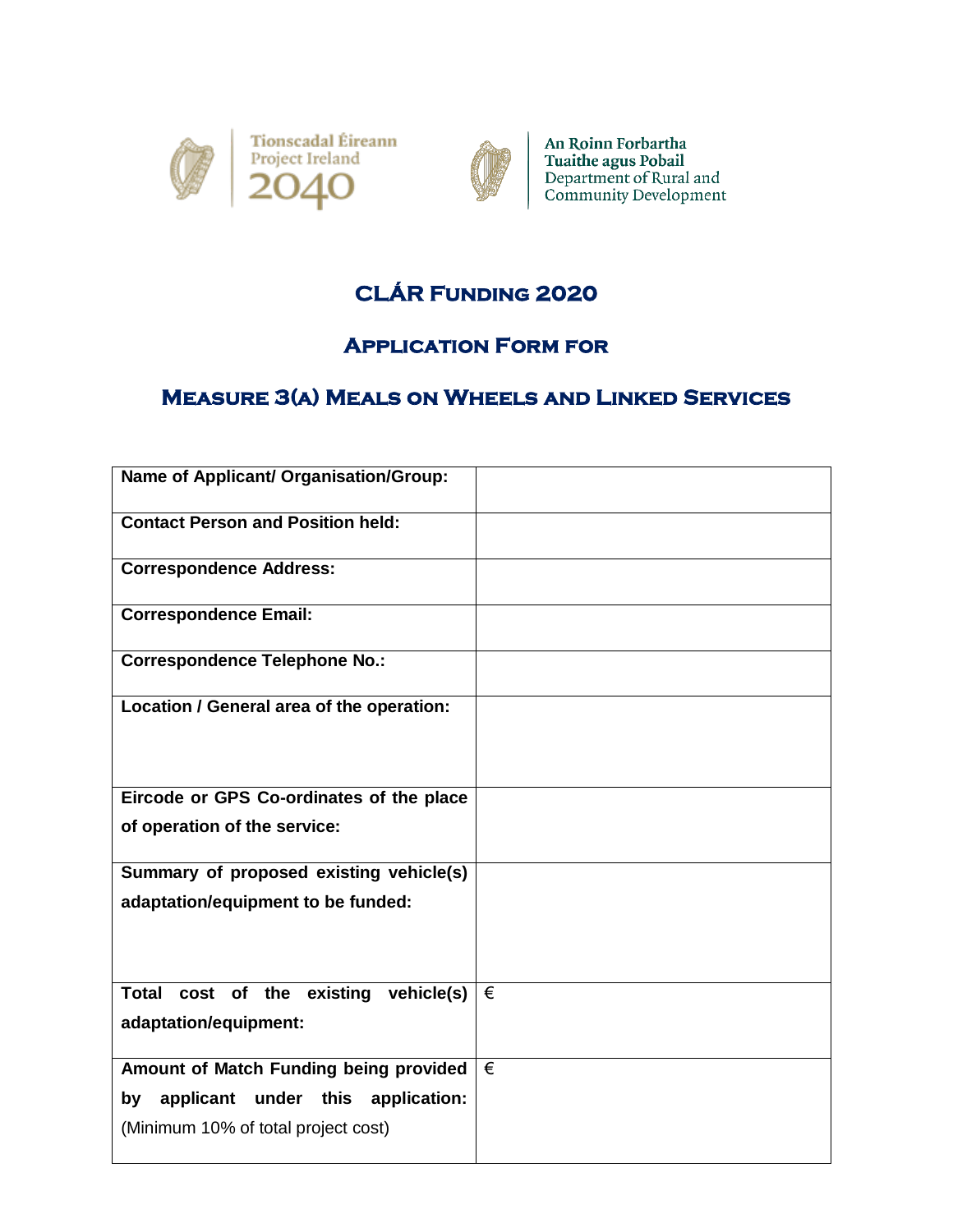| Match funding evidence attached:                 |   |
|--------------------------------------------------|---|
|                                                  |   |
| (E.G. Bank statement showing balance             |   |
| available or similar)                            |   |
| Amount being sought under this $CLAR \nvert \in$ |   |
|                                                  |   |
| application:                                     |   |
| <b>Amount of Cash Contribution:</b>              | € |
|                                                  |   |
|                                                  |   |
| <b>Philanthropic contribution</b>                | € |
|                                                  |   |
| (up to 10% of total cost) :                      |   |
| Was funding in respect of this project           |   |
| approved under CLÁR or any other scheme          |   |
|                                                  |   |
| in the past 3 years (Y/N):                       |   |
| If yes, please provide details.                  |   |
|                                                  |   |
| Has an application for funding for this          |   |
| project been submitted to any other              |   |
| scheme or programme in the past year             |   |
| (Y/N):                                           |   |
|                                                  |   |
| If yes, please provide details.                  |   |
|                                                  |   |
| HSE or similar letter of support attached        |   |
| (Y/N):                                           |   |
| Detail regarding status and establishment        |   |
|                                                  |   |
| of organisation/group attached (Y/N):            |   |
|                                                  |   |

**Provide a short description of your organisation and it's current activities which support the requirements in the Scheme Outline:**